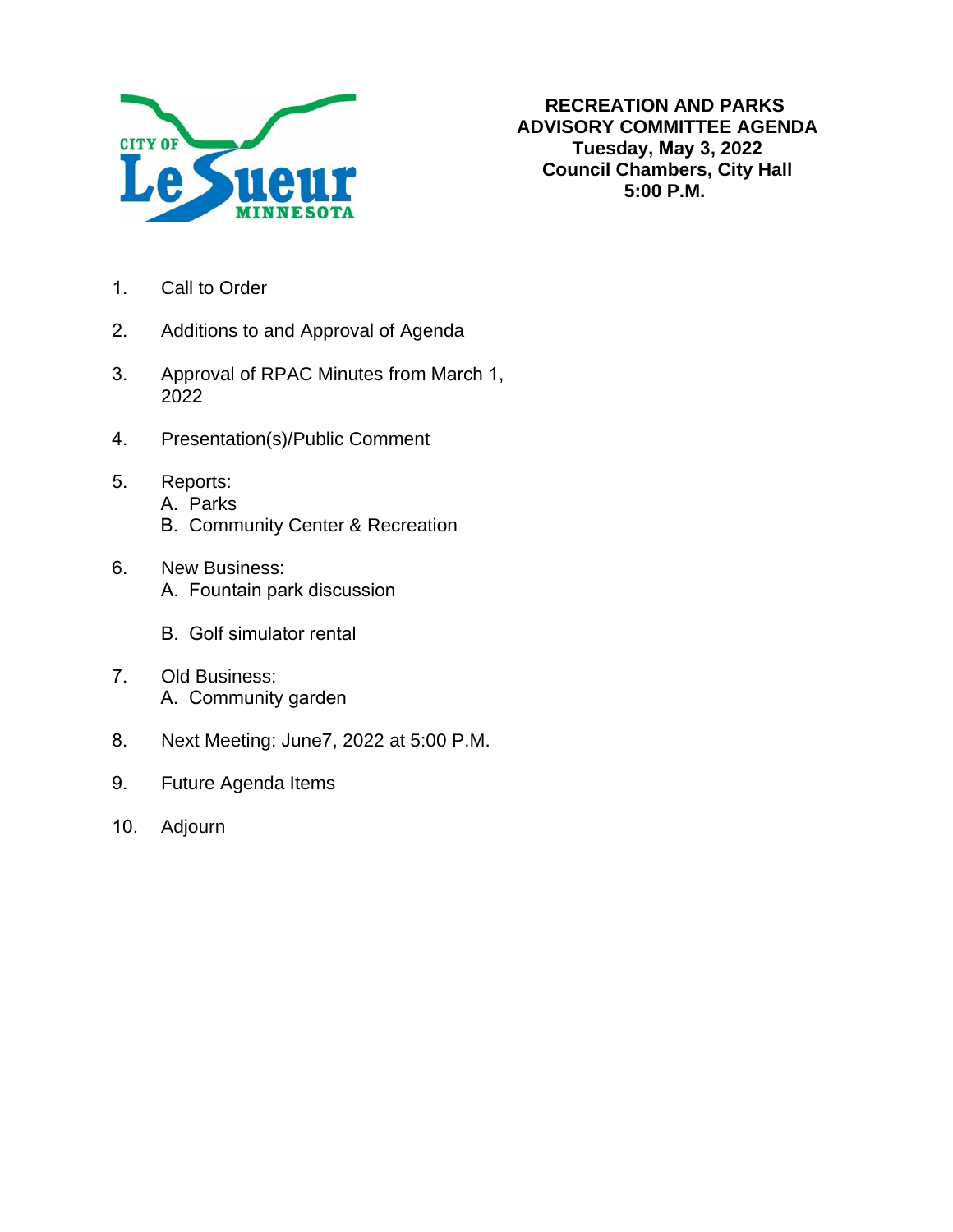

The Regular Meeting of RPAC was held on Tuesday, March 1, 2022, at 5:00PM

**RPAC Members present:** B Raduenz, R Wilke, T Mercier, R Goggin; **RPAC Members absent:**M Huntington **Advisory Members present**: Scott Schroeder, Allison Watkins

# **Meeting called to order by Vice R Goggin at 5:00 PM.**

### **Approval of Agenda:**

- Motion by R Wilke to approve the agenda as presented and seconded by T Mercier
- Voting in favor: B Raduenz, T Mercier, R Wilke, R Goggin; Members voting no: None
- Motion carried.

### **Approval of Minutes:**

- Motion by R Wilke to approve the February 1, 2022 minutes and seconded by B Raduenz.
- Voting in favor: B Raduenz, T Mercier, R Wilke, R Goggin; Members voting no: None
- Motion carried

### **Presentation/Public Comment:**

### **Reports**:

- **A. Parks:**
	- o S Schroeder gave an update on the Parks.

### **B. Community Center and Recreation:**

 $\circ$  A Watson gave an update on recreation programs and the Community Center, discussed future potential offerings of programs, and gave a quarterly update on memberships.

### **New Business:**

### **A. EAB Management Plan**

o Schroeder discussed the importance of the City having a policy/plan on how EAB is to be managed within the City.

### **Old Business:**

### **A. Community garden**

 $\circ$  Schroeder discussed the possibility of the City renting the lot at the old presbyterian church. The City heard back from the church group and they are going to sign an agreement for 2022. There will be a charge of \$10 per 20'x10' plot and \$5 for 10'x10'.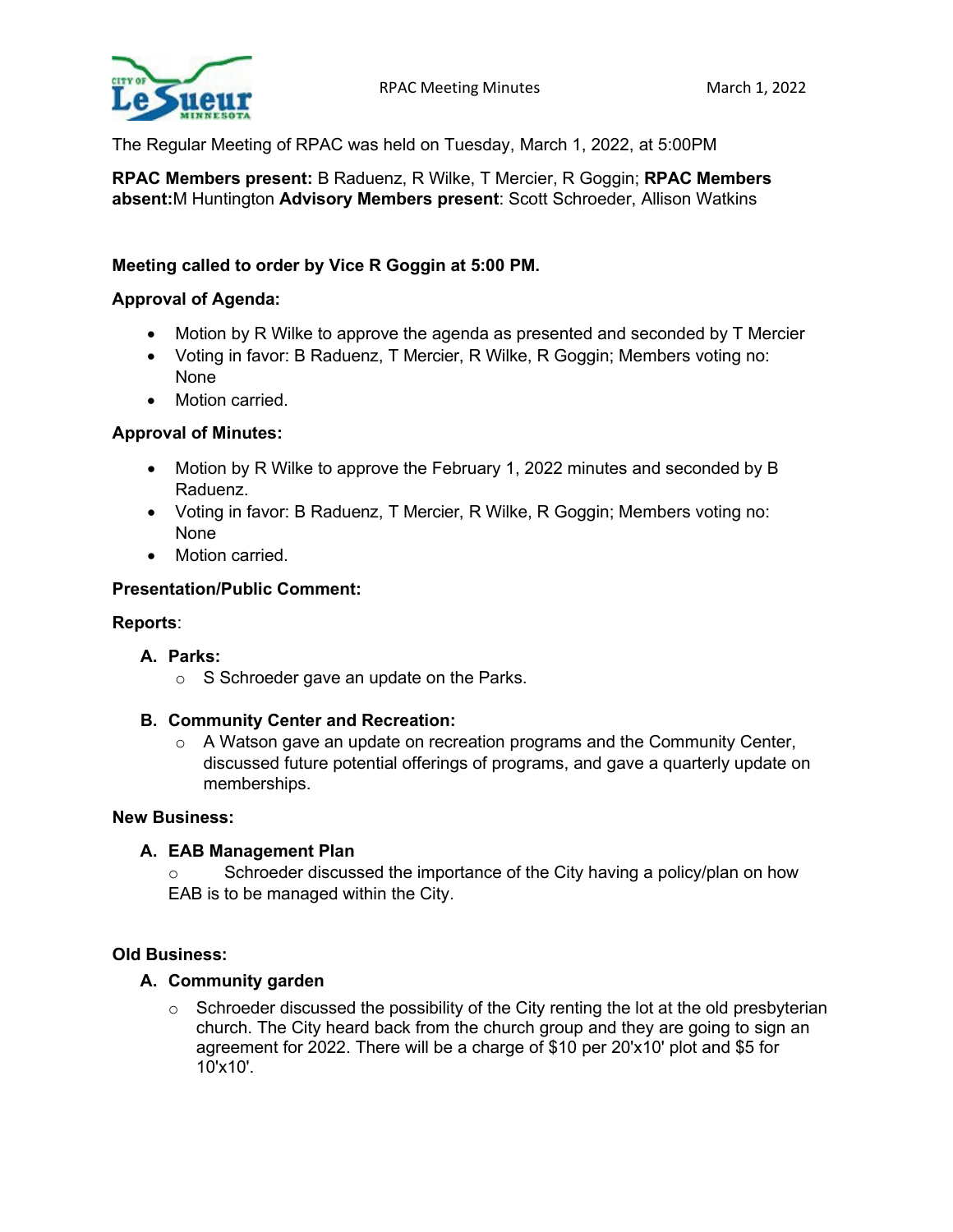

# **Next meeting will be Tuesday, April 4, 2022 @ 5:00PM Items**

**for upcoming meetings:** Fountain Park discussiom

# **Adjournment:**

- Motion by R Wilke and seconded by B Raduenz to adjourn.
- Voting in favor: B Raduenz, T Mercier, R Goggin, R Wilke, M Huntington Members voting no: None
- Meeting adjourned.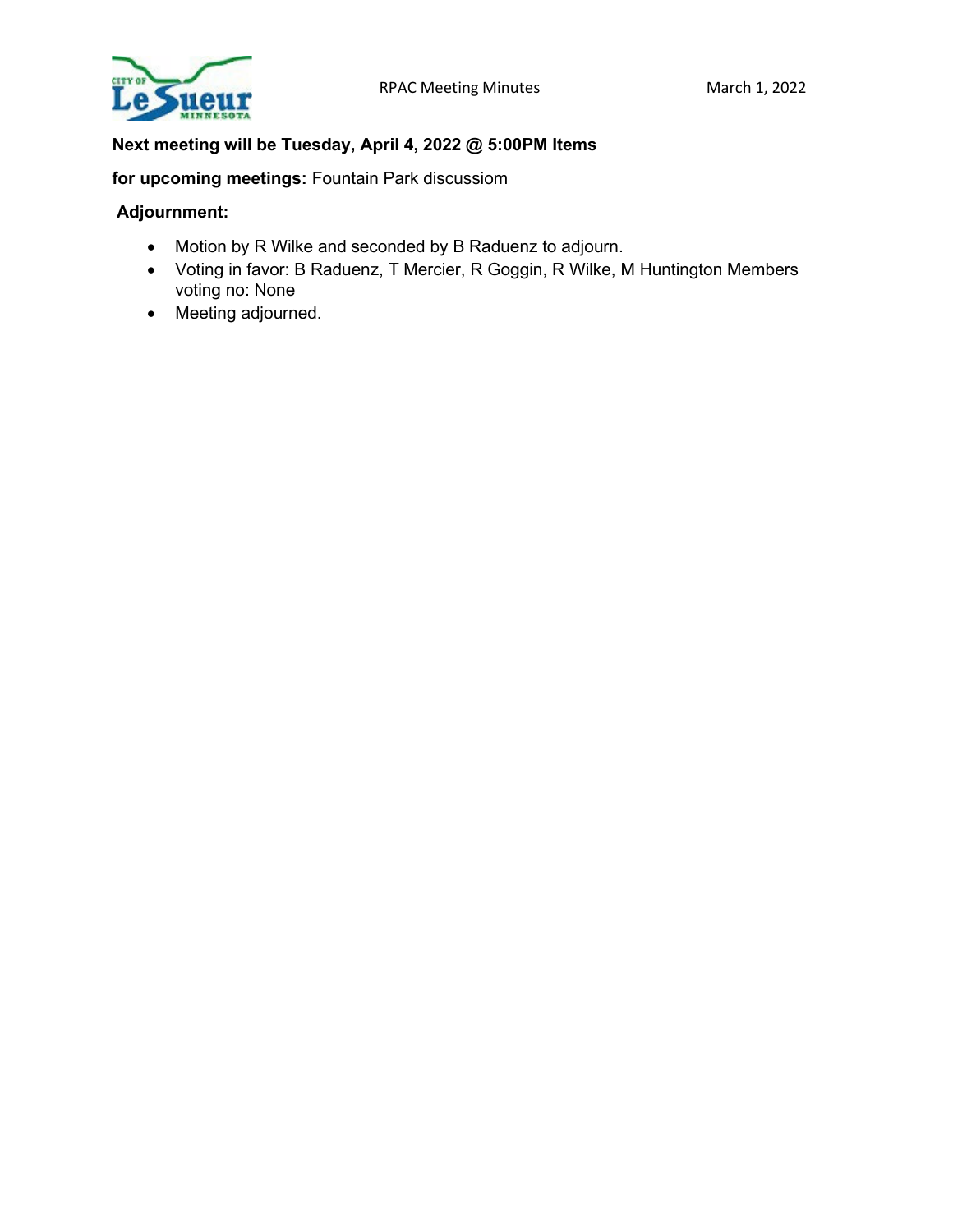

# *CITY OF LE SUEUR RPAC UPDATE*

TO: RPAC Chair and Board

FROM: Scott Schroeder, Public Works Manager

SUBJECT: Park Staff Report

DATE: RPAC Meeting of Tuesday, May 3, 2022

# **PURPOSE**

Park status updates.

# **Park Status:**

- **American Legion:** o Spring clean up and opened with porta pots installed the 15th.
- **Cedar Ridge Trails:** o Spring clean up and opened the 15th.
- **Jo Eagle Anderson:**  $\circ$  Spring clean up and opened with porta pots installed the 15th.
- **Le Sueur Dog Park:**
	- o Spring clean up
- **Mayo:**
	- $\circ$  Spring clean up and opened with porta pots installed the 15th..
- **Mothers Louise:**
	- o Spring clean up and opened the 15th.
- **Pierre Le Sueur:**
	- Working with a organization on dressing up the park
- **River Park:**
	- o Spring clean up and opened with porta pots installed the 15th.

**Park Reservations:** Staff is taking reservations for American Legion, Jo Eagle Anderson, and Mayo park shelters in the 2022 season.

# **ACTION REQUESTED**

Recognize & accept this month's report from staff.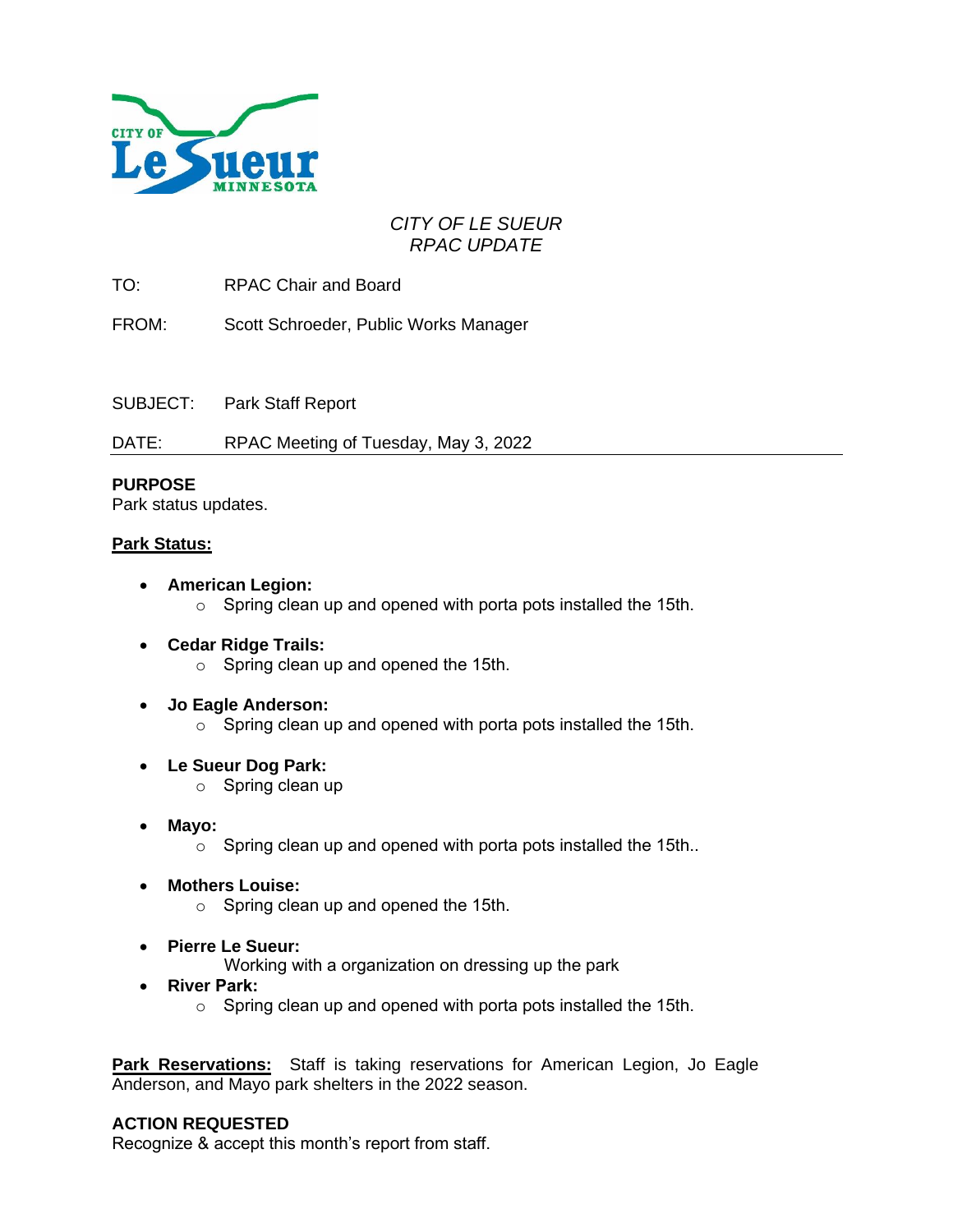

# CITY OF LE SUEUR REQUEST FOR RPAC ACTION

TO: RPAC Chair and Board

FROM: Allison Watkins, Recreation Manager

SUBJECT: Recreation Report

DATE: For the RPAC Meeting of Tuesday, May 3, 2022

#### **PURPOSE/ACTION REQUESTED**

To provide the RPAC Committee information to have a continued discussion regarding Le Sueur Community Center services.

#### **Grants and Sponsorships**

- Grant Request from the Lions has been accepted. We have ordered 14 new trash receptacles (all matching) and will have the Lion's logo put on them.
- We have also been awarded \$2000.00 from Treasures in Town. This will go toward the purchase of a new skate sharpener.
- Cambria is sponsoring a Dasher Board ad in the arena and has given the city \$4,000.00 toward the new skate sharpener.
- Corner Stone, First Farmers, Hometown Banks and Oberle, Tully & Company sponsorships for Tball program.
- LSI and JW Cabinets sponsorship for soccer program.

#### **Programs – Spring**

- T-ball and Soccer programs are both full
- Youth Sand Volleyball for 4<sup>th</sup> grade to 6<sup>th</sup> grade is full
- Movie in the Park (Clifford the Big Red Dog) will be held June 3
- National Senior Fitness Day field trip to the NEY Center

#### **Programs – Summer**

- Football camp
- Safety Camp
- Golf Camp
- Swimming Lessons
- Horseback Riding Class
- Men's Softball League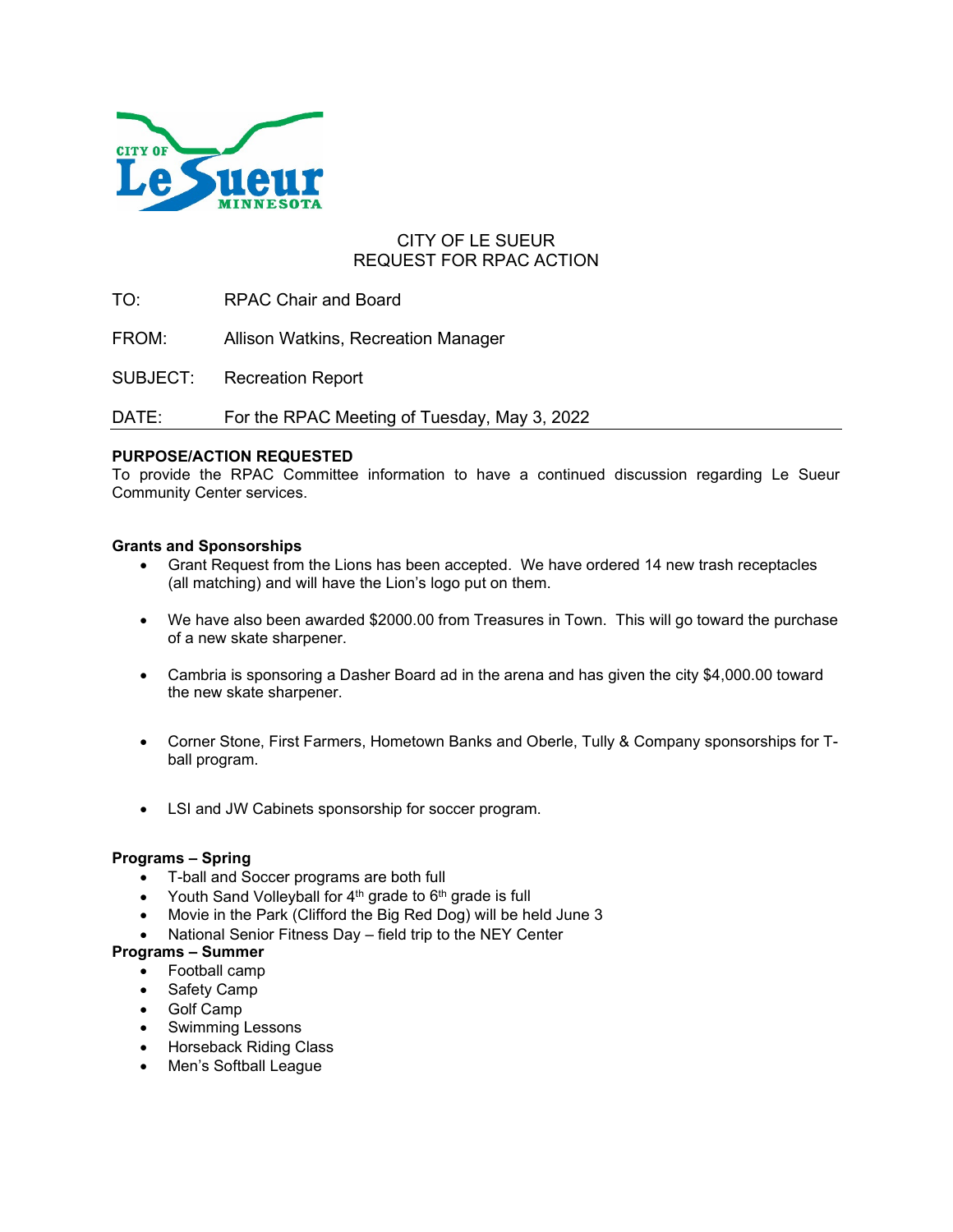# **Project Updates**

- Staff will be stripping and waxing the Community Center floors
- Outdoor pool preparation
- Outdoor pool staff has been hired

# **PURPOSE/ACTION REQUESTED**

Recognize & accept this month's report from Le Sueur Recreation staff.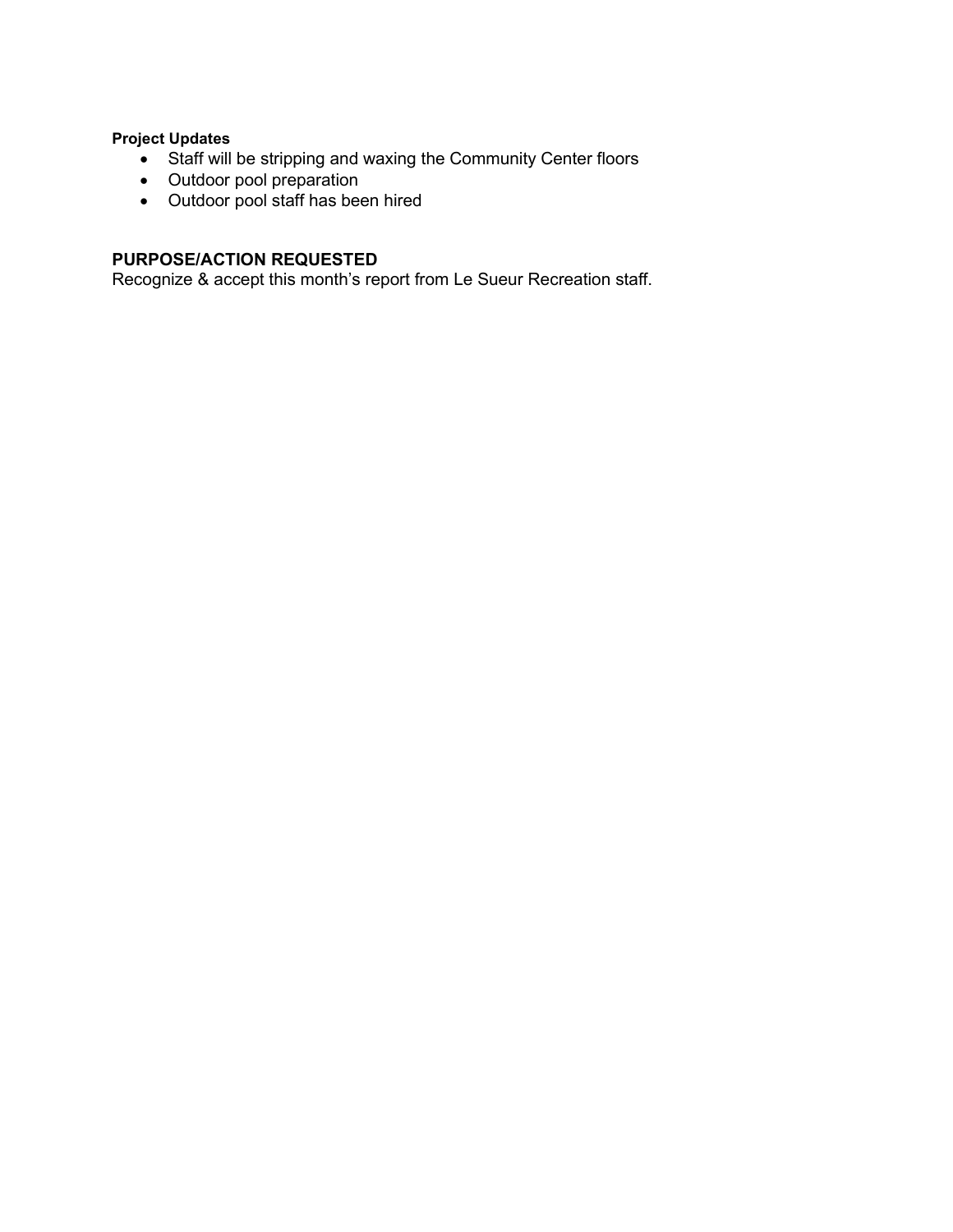| 7:00  | \$35.00 |          |          |
|-------|---------|----------|----------|
| 8:00  | \$35.00 |          |          |
| 9:00  | \$35.00 |          |          |
| 10:00 | \$35.00 |          |          |
| 11:00 | \$35.00 |          |          |
| 12:00 | \$35.00 |          |          |
| 13:00 | \$35.00 |          |          |
| 14:00 | \$35.00 |          | Usage    |
| 15:00 | \$35.00 |          | 50%      |
| 16:00 | \$35.00 | \$350.00 | \$175.00 |
| 17:00 | \$40.00 |          | \$150.00 |
| 18:00 | \$40.00 |          | 75%      |
| 19:00 | \$40.00 |          |          |
| 20:00 | \$40.00 |          |          |
| 21:00 | \$40.00 | \$200.00 |          |
| 22:00 |         |          |          |
| 23:00 |         |          |          |
|       |         |          |          |

| \$325.75 day    |              |
|-----------------|--------------|
|                 | 7 days/wk    |
| \$2,280.25 Week |              |
|                 | *52 Weeks/yr |
| \$118,573.00    |              |

\$23,995.00 cost

\$2,299.00 3 year warranty \$26,294.00 Subtotal \$3,706.00 Xtras \$30,000.00 Total \$883.00 per month for 3 years \$10,596.00 per year 52 Weeks/yr \$203.77 Week 7 days/wk \$29.11 cost per day for 3 years